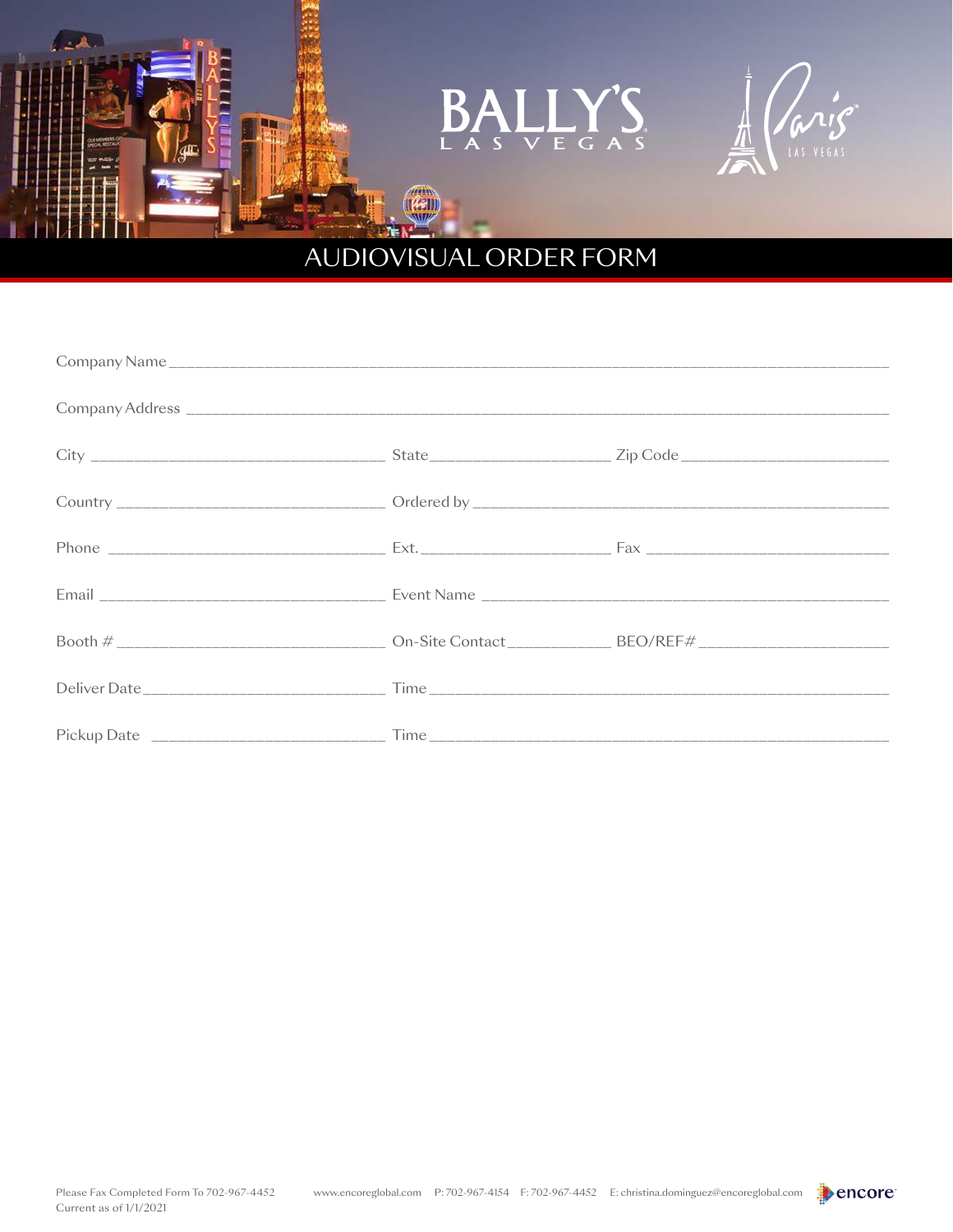# ALLY'S  $\pmb{B}$

## AUDIOVISUAL ORDER FORM

IKBID

| Package 1<br>(For customers providing own LCD projector)                                           | Qty                                 | <b>Days</b> | <b>Price</b>                | <b>Total</b> |
|----------------------------------------------------------------------------------------------------|-------------------------------------|-------------|-----------------------------|--------------|
| Meeting Room Screen<br>Projection Cart<br>Electrical Power & Cables                                |                                     |             | \$287.00                    |              |
| *Additional Options*<br>Wireless Lav Mic & Audio Mixer (+\$484)                                    | Computer Audio Patch (+\$67)        |             | Wireless Mouse USB (+\$195) |              |
| Package 2                                                                                          |                                     |             |                             |              |
| Meeting Room LCD Projector & Screen<br>Projection Cart/Stand<br>All Cabling, Extension Cords, Etc. |                                     |             | \$880.00                    |              |
| *Additional Options*<br>Wireless Lav Mic & Audio Mixer (+\$484)                                    | Computer Audio Patch (+\$67)        |             | Wireless Mouse USB (+\$195) |              |
| Package 3                                                                                          |                                     |             |                             |              |
| <b>Executive Podium</b><br>Podium Microphone & Mixer<br>Electrical Power & Cables                  |                                     |             | \$634.00                    |              |
| *Additional Options*<br>Wireless Lav Mic & Audio Mixer (+\$484)                                    | Computer Audio Patch (+\$67)        |             | Wireless Mouse USB (+\$195) |              |
| Package 4                                                                                          |                                     |             |                             |              |
| 50" Monitor with Stand<br>All Cabling, Extension Cords, Etc.                                       |                                     |             | \$1,039.00                  |              |
| *Additional Options*<br>Additional 50" Monitor with stand (+\$993)                                 | Wireless Lav & Audio Mixer (+\$484) |             |                             |              |
| Package 5                                                                                          |                                     |             |                             |              |
| 60" Monitor with Stand<br>All Cabling, Extension Cords, Etc.                                       |                                     |             | \$1,176.00                  |              |
| *Additional Options*<br>Additional 60" Monitor with stand (+\$1130)                                | Wireless Lav & Audio Mixer (+\$484) |             |                             |              |

*\* Prices reflect daily rates unless otherwise noted. AV packages subject to labor and service charges.*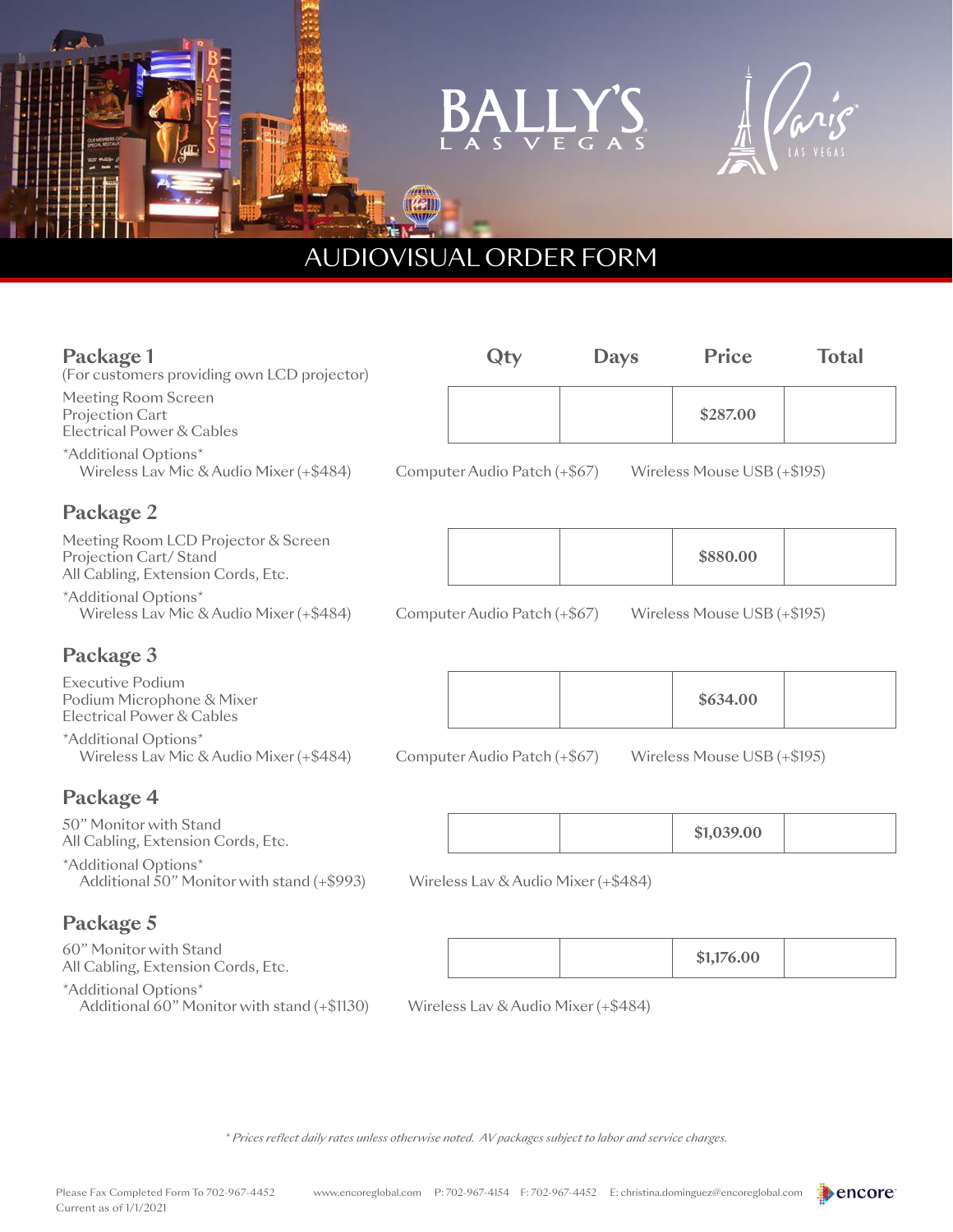## AUDIOVISUAL ORDER FORM

#### ALL EQUIPMENT PRICES ARE PER DAY unless otherwise stated.

| <b>VIDEO EQUIPMENT</b>     | $Q$ ty | Days | Rate   | Total |
|----------------------------|--------|------|--------|-------|
| 46" Monitor                |        |      | \$777  |       |
| 50" Monitor                |        |      | \$903  |       |
| 52" Monitor                |        |      | \$956  |       |
| 60" Monitor                |        |      | \$1040 |       |
| 80" Monitor                |        |      | \$1785 |       |
| 6' Monitor Stand           |        |      | \$111  |       |
| DVD / Blu-ray Player       |        |      | \$153  |       |
| LCD Projector 4,000 lumens |        |      | \$683  |       |
| LCD Projector 6,000 lumens |        |      | \$1470 |       |
| 32" Roll Cart w/ Skirt     |        |      | \$40   |       |
| 54" Roll Cart w/ Skirt     |        |      | \$51   |       |
| Flipchart Package          |        |      | \$78   |       |
| Adhesive Flipchart Package |        |      | \$148  |       |
| Display Easel              |        |      | \$33   |       |

#### **COMPUTER EQUIPMENT**

| 24"   CD Monitor                        |  | \$210               |  |
|-----------------------------------------|--|---------------------|--|
| 32" LCD Monitor                         |  | \$368               |  |
| Laptop Computer                         |  | \$285               |  |
| Desktop Computer w/<br>21"   CD Monitor |  | Call For<br>Pricing |  |
| Wireless Presentation Mouse             |  | \$195               |  |

### **SCREENS**

Tripod  $6' \times 6'$ 

Tripod  $8' \times 8'$ 

Cradle  $10 \times 10'$ 

|  | \$84  |  |
|--|-------|--|
|  | \$84  |  |
|  | \$105 |  |

## **CANCELLATION**

Written cancellation of ordered equipment and services must be received 48 hours prior to delivery. Failure to do so will result in a 100% charge to your account.

ALL AUDIO VISUAL ON A TRADESHOW FLOOR IS AN EXCLUSIVE SERVICE OF ENCORE.

## UHF Combo (check one)  $\Box$ HH or  $\Box$ Lav  $\Box$ Headset Wired Microphone Powered Speaker Direct Box for Computer Audio \$39

12 Channel Mixer

SMALL SPEAKER PACKAGE 2 Speakers, 2 Stands, 1 Wired Mic, 1 Mixer

**AUDIO EQUIPMENT** 

LARGE AUDIO PACKAGE 4 Speakers, 4 Stands, 1 Wired Mic, 1 Small Effects, 1 Mixer

|  | \$279   |  |
|--|---------|--|
|  | \$53    |  |
|  | \$142   |  |
|  | \$39    |  |
|  | \$205   |  |
|  | \$578   |  |
|  | \$1,083 |  |

### **YOUR TOTALS**

Total Equipment Charges

25% Service Charge on Equipment

Labor Charges (202 min., 2hrs. @ \$101/hr, for load in/out)

### **TOTAL DUE**

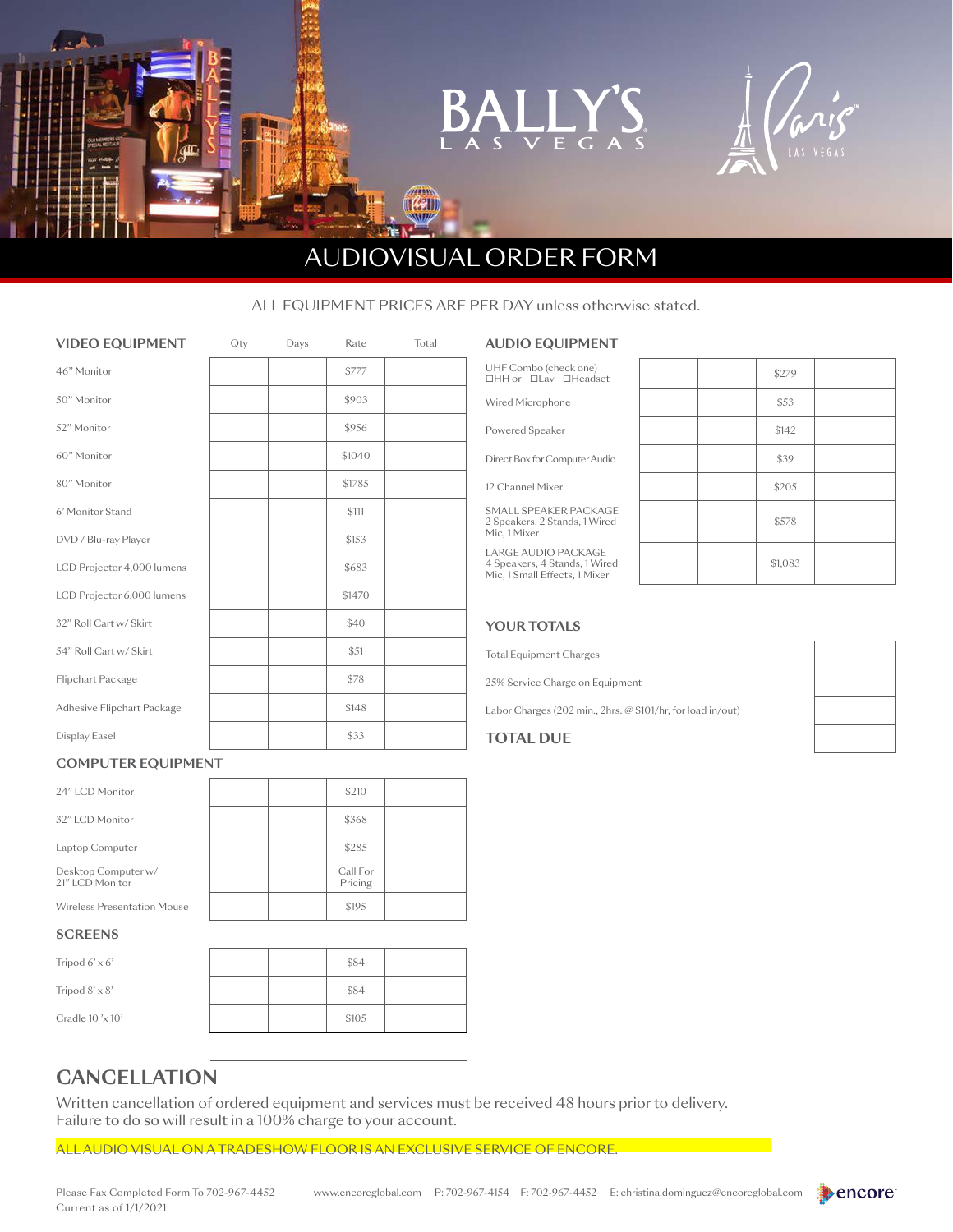# ALL

## GENERAL TERMS AND CONDITIONS

These General Terms and Conditions apply to any proposal, quote, order and/or agreement relating to audiovisual, internet and/or related equipment ("Equipment") rented by Client from Encore, as well as any audiovisual, internet, production and/or related services or labor ("Services") provided by Encore. These General Terms and Conditions incorporate by reference any attached or related proposal, quote, order, schedule, contract, change of work order and/or commencement of work and shall constitute the entire agreement ("Agreement") between Encore and Client (individually "Party" and, collectively, "Parties").

#### 1. DEFINITIONS

For purposes of this Agreement, "Encore" means Encore, LLC and its employees, members, managers, officers, agents, assigns, affiliated companies, related entities and any subcontractors appointed by Encore. The term "Client" means the Client, its employees, officers, directors, managers, members, guests, invitees, agents, representatives and any Client Appointed Contractors ("CAC").

2. PAYMENT TERMS

Client agrees to pay Encore all charges in this Agreement, including any and all Equipment, Services and/or labor overages. Payment is due and payable in full upon signing this Agreement, unless Client has established a Master Account with the venue that includes Encore's Equipment and/or Services in which case all charges shall be billed to Client's Master Account pursuant to the terms set forth by the venue and due and payable to the venue upon conclusion of the event. Any direct bill or open account requires prior credit approval and may require a deposit prior to the start of the event. Any deposit received from Client shall be credited to the final invoice for the event. All invoices not paid in full within 30 days of the invoice date shall bear a finance charge at the lesser of the maximum rate allowed by applicable law, or 1.5% per month.

#### 3. ESTIMATES AND CHARGES

In connection with this Agreement or any contract entered into between Encore and Client:

(a) Any estimate provided to Client in connection with the expected service hours, labor hours and/or number of days the Equipment is rented is solely an estimate. In the event the actual hours, actual quantities of Equipment rented hereunder or actual days the Equipment is rented is greater than the amount indicated in any proposal or quote, Client will be charged for those overages at Encore's standard rates, less any applicable discounts. A day's rental period is all or any portion of each 24-hour period starting at 07:00 and continuing through 06:59 the following day.

(b) Labor rates are based upon prevailing rates and practices at the particular venue location where the event is held. All labor estimates, rates and minimum labor calls are based on local venue rules and/or local union rules, as applicable.

(c) All Equipment and materials are on a rental basis for the duration of the event and shall remain the property of Encore, except where specifically identified as a sale.

(d) Unless specifically stated in the Agreement, the charges herein do not include any electrical charges that may be incurred or charged by the event facility due to the extent of the event's audiovisual requirements. Client may be charged for such electrical charges upon conclusion of the event.

(e) If Client is exempt from the payment of sales or other applicable tax, a tax exemption certificate must be submitted prior to the commencement of the event. If Client fails to timely submit an applicable tax exemption certificate, the sales or other applicable tax shall be due and payable at the time of final invoice.

(f) If applicable, a service charge or AV house charge is included to allow Encore to provide the necessary event support required to execute successful meetings and events including immediate on-site support, pre-event planning and preparation and coordination with our hotel partners. The entire service charge or AV house charge is for administrative costs and is not a gratuity in whole or part to employees of Encore or any other party.

#### 4. DAMAGE TO EQUIPMENT

Client agrees that, prior to the beginning of the event, it shall have the right to review and inspect the Equipment with Encore personnel to confirm it is in good operating condition. Client shall immediately notify Encore if any Equipment is defective or not in good operating condition. Client's failure

to review or inspect the Equipment prior to the start of the event or notify Encore if the Equipment is defective or not in good operating condition shall be deemed an acknowledgment that the Equipment is in good operating condition. Client agrees to pay for all damages because of lost, damaged or stolen Equipment, including loss or damage caused by Client's accident, misuse or neglect, based upon repair costs for reparable Equipment or full replacement cost for lost, stolen or irreparable Equipment. However, should the Equipment listed on this Agreement be damaged, lost or stolen due to Encore's sole negligence, Encore shall be responsible for the repair or replacement of the Equipment. In no event will Encore be liable for any Client damages or loss caused, in whole or in part, by the loss, malfunction or damage to any Equipment.

#### 5. SUBLEASE

With the prior written consent of Encore, Client shall have the right to sublease the Equipment and, in the event of a sublease, Client shall be fully responsible for all insurance on, repair and replacement of, and reclamation of the Equipment. Encore reserves the right to replace the Equipment at Client's expense at full retail value if the subleased Equipment is lost, damaged or untimely returned.

#### 6. EQUIPMENT HANDLING/SURRENDER

All Equipment may only be handled and operated by Encore personnel unless authorized by Encore. Equipment may not be moved, stored or serviced by Client or any other party. Client agrees that Encore shall have the right to enter the premises where the Equipment is located and shall have access to the Equipment at all times for the purposes of set, strike, maintenance and routine checks. On the expiration or earlier termination of this Agreement, the Equipment shall be returned in good repair, condition and working order, subject only to reasonable wear and tear. If Client brings its own computer to be used for presentation purposes during the event, Encore recommends the computer be tested with the event Equipment to ensure compatibility. 7. CONDITION OF EQUIPMENT

Encore maintains and services the Equipment in accordance with manufacturers' specifications and industry practice. However, Encore does not provide any express or implied warranty for the Equipment or Services, including any warranty of fitness for a particular purpose or merchantability, and it does not warrant or guarantee that the Equipment, Services or labor being provided will be free of defect, malfunction or operator error. If the Equipment malfunctions or does not operate properly during the event for any reason whatsoever, Client agrees to immediately notify Encore's on-site representative. Encore will attempt to remedy the problem as soon as possible so that the event is not interrupted. Client agrees and acknowledges that Encore shall not be liable and assumes no responsibility for any loss, cost, damage or injury to persons or property in connection with or as a result of inoperable or malfunctioning Equipment or otherwise.

#### 8. DAMAGE WAIVER

If elected by Client and included in this Agreement as an additional fee, Encore agrees to waive any liability of Client for loss or damage to the Equipment. This waiver will not apply if it is determined the loss or damage was intentionally caused by Client, in which case Client will be fully responsible for all such loss or damage.

#### 9. INTERNET/NETWORK EQUIPMENT AND SERVICES

In the event this Agreement includes internet/network equipment and/or services, Client understands and agrees as follows:

(a) Every device connected to the internet/network must have a purchased IP address from Encore, regardless of whether the IP address is used or not; (b) No servers or routers are allowed including, but not limited to, NAT, DHCP and proxy servers.

(c) Encore reserves the right to disconnect any equipment that, in Encore's sole discretion, is found to be causing overall network problems without any refunds for services that have been disconnected;

(d) Client agrees not to share, resell, extend, bridge or otherwise misuse Encore's connections and/or services. Encore, in its sole discretion, reserves the right to disconnect any Client found to have violated this Agreement or usage equipment without any refunds for services that have been disconnected;

(e) Specific service location is defined as the area in the booth/room or other area designated by the Client. Service extended beyond rooms, air

Current as of 1/1/2021

Please Fax Completed Form To 702-967-4452 www.encoreglobal.com P: 702-967-4154 F: 702-967-4452 E: christina.dominguez@encoreglobal.com

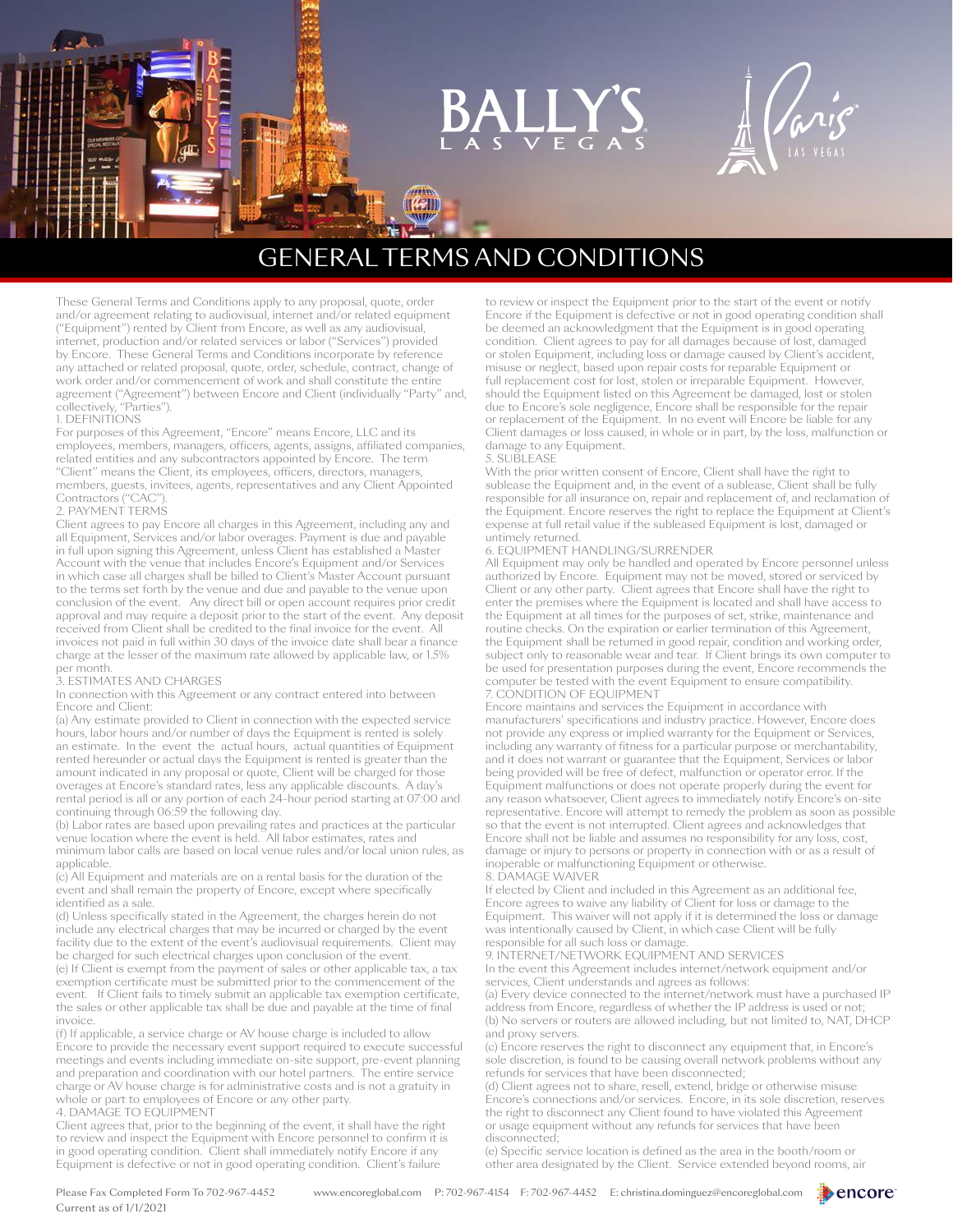## GENERAL TERMS AND CONDITIONS

walls, doorways, walkways or 50' distance from the drop point will require an additional location and incur an additional fee;

(f) Encore is not responsible for any cable and/or equipment provided by Client or any third party;

(g) The network may only be used for lawful purposes and in accordance with these terms and conditions. Transmission of any materials in violation of any local, state, federal or international laws or regulations is strictly prohibited. This includes, but is not limited to, copyrighted materials, materials judged to be threatening or obscene, or materials protected by trade secrets; (h)WIRELESS (802.11) DECLARATION. Wireless internet service is inherently vulnerable to interference from other devices that transmit similar radio frequency signals or that operate within the same frequency spectrum. Encore cannot guarantee that interference will not occur. Encore does not recommend wireless service for mission critical services such as product presentations or demonstrations. For demonstrations or to present products and other mission critical activity via the internet, Encore highly recommends Client purchases hardwired services such as a Room/Booth Connect or Event Connect. If you are unsure which product best suits your needs, please contact Encore's on-site representative.

(i) ALL WIRELESS ACCESS POINTS NOT AUTHORIZED BY ENCORE ARE PROHIBITED. Client provided access points are prohibited for use within the event facility without Encore's prior approval. Wireless access points without adjustable power outputs are prohibited under all circumstances. If a Client wishes to showcase its wireless products, it must contact Encore at least 14 days prior to the start of the event so that Encore may attempt (with no guarantee) to engineer a cohesive operating network that limits or controls interference. Approvals may incur a site survey fee. 10. CANCELLATION

Unless otherwise agreed to in writing, if Client cancels the scheduled event more than 30 days prior to the start of the event, Client will not be charged any cancellation fee, except for any out of pocket expenses incurred by Encore. In the event of a full or partial cancellation less than 30 days, but more than 72 hours, prior to the start of the event, Client shall pay Encore 50% of the price set forth in the Agreement, plus any out of pocket expenses incurred by Encore. In the event of full or partial cancellation less than 72 hours prior to the start of the scheduled event, Client shall pay Encore 100% of the price set forth in the Agreement. ALL CANCELLATIONS MUST BE MADE IN WRITING AND RECEIVED BY ENCORE'S ON-SITE REPRESENTATIVE BEFORE BECOMING EFFECTIVE. 11. CLIENT MATERIAL HANDLING

Unless this Agreement includes or contemplates Encore's handling of Client's materials, Client shall not ask Encore to handle or assist in handling Client's materials and Encore assumes no responsibility for loss, damage, theft or disappearance for any such materials. In the event Encore handles Client's materials as part of this Agreement, Encore's maximum liability for loss or damage to such materials and Client's sole and exclusive remedy is limited to \$.50 (USD) per pound per article with a maximum liability of \$100.00 (USD) per item, or \$1,500.00 (USD) per shipment, whichever is less. All shipment weights are subject to correction and final charges determined by the actual or re-weighed weight of the shipment.

#### 12. DEFAULT

If Client fails to pay rent or otherwise fails to observe, keep or perform any provision of this Agreement, or if Client should enter into voluntary or involuntary bankruptcy or receivership or other legal impediment that could impair the Equipment, Encore shall have the right to:

(a) Immediately reclaim the Equipment and declare the entire amount of rent immediately due and payable without demand or notice to Client. Client waives any damages occasioned by such reclamation. Any reclamation shall not constitute a termination of this Agreement unless Encore expressly notifies Client in writing;

(b) Sue to recover all amounts owed or accruing to Encore;

(c) Terminate this Agreement as to any or all items of Equipment or Services and recover the full price of the Agreement; and/or

(d) Exercise any other remedy at law or equity. All such remedies are

cumulative and may be exercised concurrently or separately. The exercise of any remedy shall not release Client from this Agreement and Client shall remain liable for the full performance of all obligations to be performed by Client under this Agreement.

#### 13. GOVERNING LAW AND VENUE

Any and all claims, actions, disputes or controversies arising out of or related to this Agreement shall be governed by and construed in accordance with the laws of the State of Nevada, without regard to conflict of laws provisions. Any and all claims, actions, disputes or controversies arising out of or related to this Agreement shall be litigated only in the appropriate state or federal court situated in Clark County, Nevada. The Parties submit to the exclusive jurisdiction and venue of such courts for purposes of any such action and the enforcement of any judgment or order arising therefrom. Each Party further waives any right to a change of venue or any objection to the jurisdiction of the state and federal courts located in Clark County, Nevada. 14. ATTORNEYS' FEES AND COSTS

In the event of any dispute or action related to or arising out of this Agreement, the prevailing Party shall be awarded reasonable attorneys' fees and costs, court costs, Equipment recovery costs and storage charges.

#### 15. INDEMNIFICATION

Client agrees to fully defend, indemnify and forever hold harmless Encore from and against any and all claims, causes of action, fines, penalties, damages, liabilities, judgments and expenses (including, but not limited to, attorneys' fees and costs) arising from Client's and/or CAC's: (a) negligence or willful misconduct; (b) violation of any applicable federal, state or local law or ordinance; (c) violation of any show or event rule, policy or regulation published or set forth by the show or event venue; and/or (d) copyright, patent or other intellectual property infringement including, but not limited to, any and all claims related to Encore's use of materials, recordings, videos, transmissions, software, and/or hardware provided by Client. 16. LIMITATION OF LIABILITY

In no event will Encore be liable to Client or any other party for any special, exemplary, incidental or consequential damages (including, but not limited to lost profits, earnings, use or data), whether in contract, tort or otherwise. 17. FORCE MAJEURE

The Parties' performance under this Agreement is subject to war, threat of war, terrorism, disasters, acts of God, government regulations, strikes, labor disputes, civil disorder, curtailment of transportation facilities, or any other emergency of comparable nature beyond the Parties' control, making it impossible, illegal or materially impractical to perform its obligation under this Agreement and which requires the event to be postponed or cancelled ("Force Majeure Event"). Both Parties agree that, if possible, the event that is the subject of this Agreement will be rescheduled at the first available opportunity suitable for each Party. In the event the Parties are unable to reschedule due to a Force Majeure Event, this Agreement may be terminated upon reasonable written notice without a cancellation charge as set forth herein, except that Encore shall be entitled to reimbursement of all actual costs incurred and actual services rendered pursuant to this Agreement. 18. SEVERABILITY

In the event that any provision of this Agreement shall be unenforceable or inoperative as a matter of law, the remaining provisions shall remain in full force and effect and be construed as though such unenforceable or inoperative provisions had never been a part of this Agreement. 19. SURVIVAL

All provisions of this Agreement related to indemnification, disclaimers and limitations on liability and all other obligations of the Parties that arise in connection with Encore's provisions of Equipment and/or Services survive the termination of this Agreement.

20. ENTIRE AGREEMENT

This Agreement contains the Parties' entire understanding and may not be modified except in writing signed by both Parties.

Digital Signature \_\_\_\_\_\_\_\_\_\_\_\_\_\_\_\_\_\_\_\_\_\_\_\_\_\_\_\_\_\_\_\_\_\_\_\_\_\_\_\_\_\_\_\_\_\_\_\_\_\_\_\_\_\_\_\_\_\_\_\_\_\_\_\_\_\_\_\_\_\_\_\_\_\_\_\_\_\_\_\_\_\_ The undersigned has read and agrees to all of the terms and conditions, and labor rates of this rental agreement.

Please Fax Completed Form To 702-967-4452 www.encoreglobal.com P: 702-967-4154 F: 702-967-4452 E: christina.dominguez@encoreglobal.com Current as of 1/1/2021

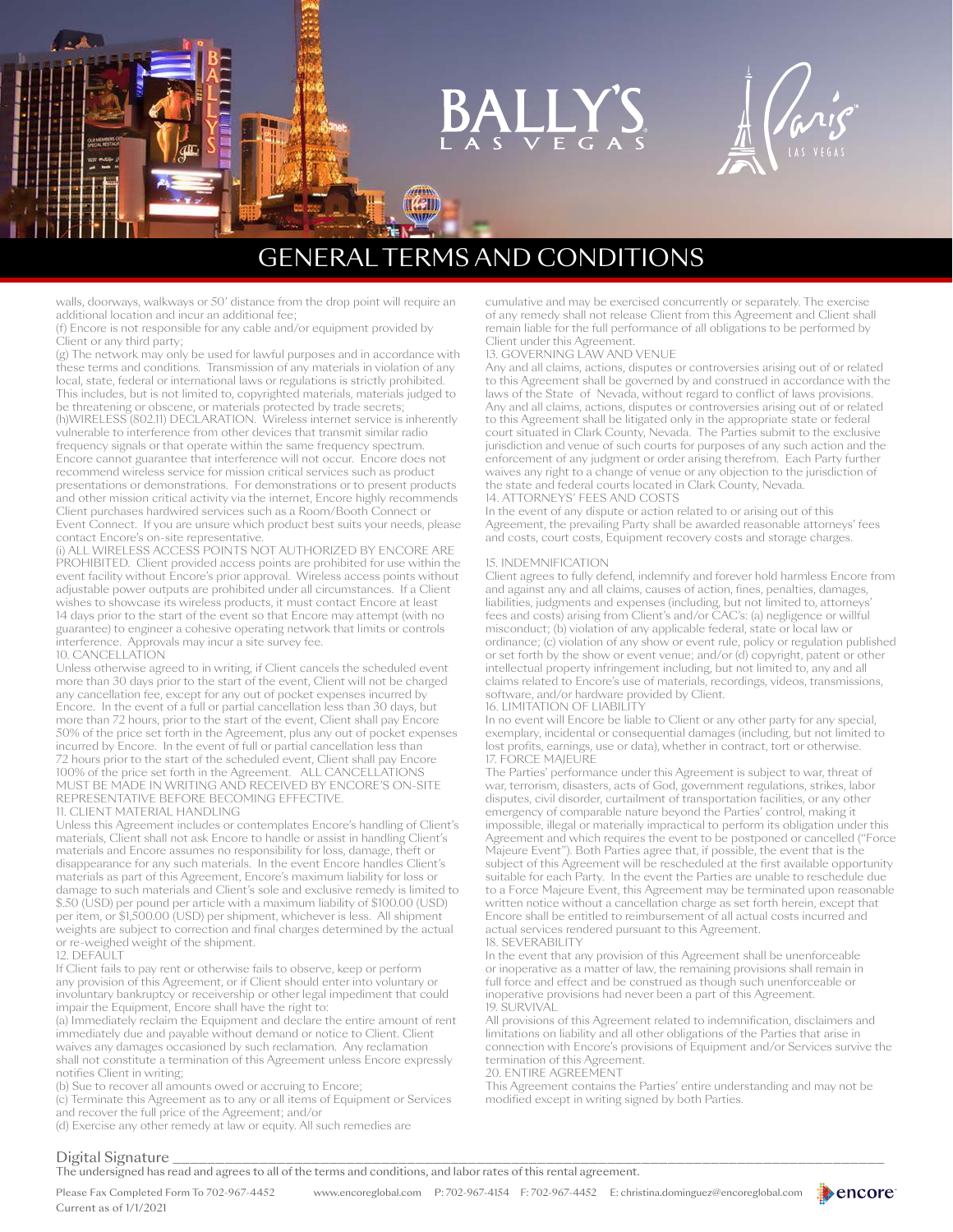

## AUDIOVISUAL ORDER FORM

All sign/banner requests must be submitting to Encore Rigging [https://encoreglobal.com/rigging-portal/](https://encoreglobal.com/rigging-portal/ ) for approval 3 weeks prior to event load in date.

After approval you will be contacted by a sales person with a proposal.